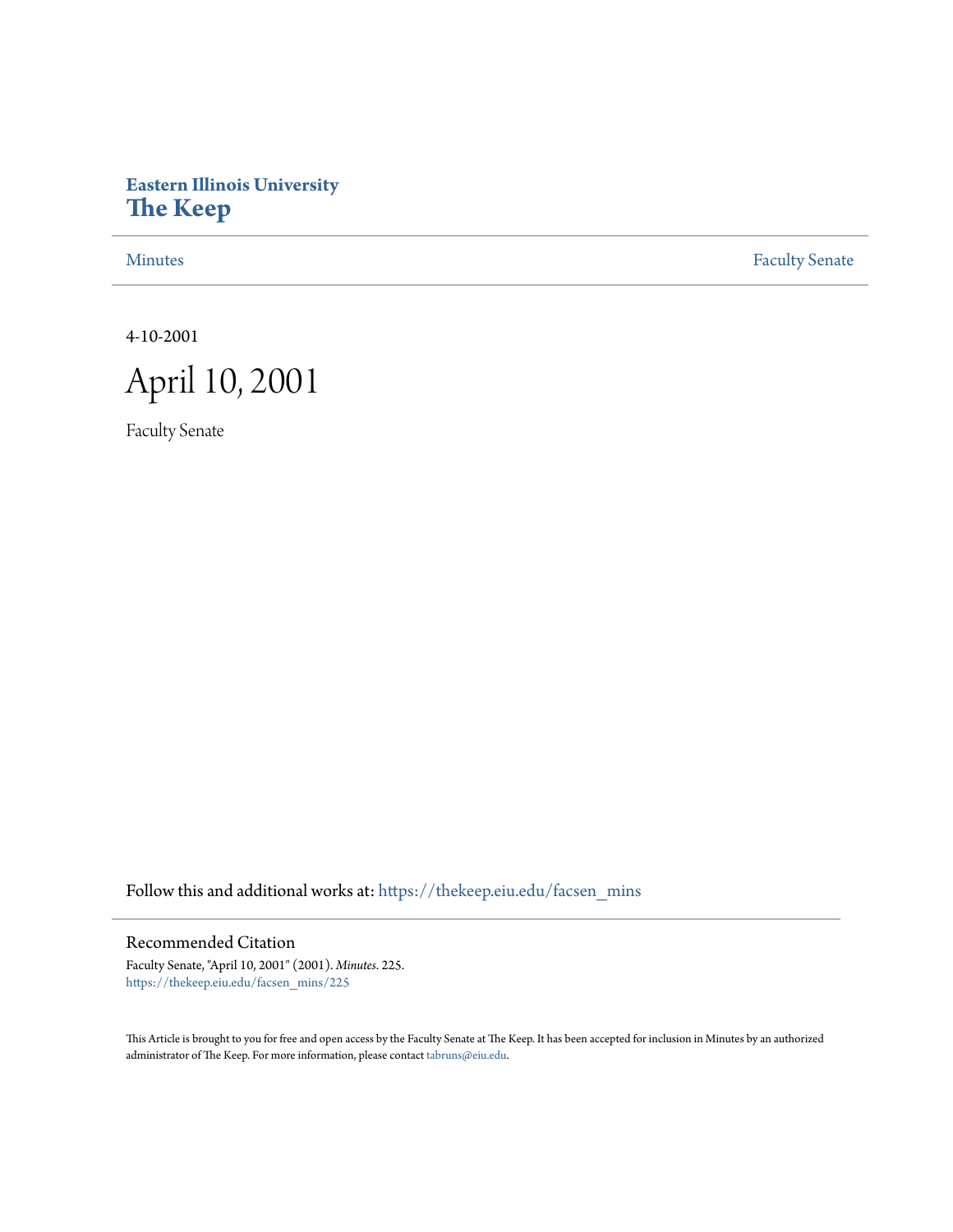# **FACULTY SENATE MINUTES FOR April 10, 2001 (Vol. XXX, No. 27)**

The 2000-2001 Faculty Senate minutes and other data are available on the Web at http://www.eiu.edu/~FacSen. The Faculty Senate agenda is posted weekly on the Web, at 2540 Buzzard, and at 2107 Buzzard Hall.

## **I. Call to order by James Tidwell at 2:02 p.m.** (Conference Room, 2540 Buzzard Hall)

Present: R. Benedict, J. Best, D. Brandt, G. Canivez, J. Dilworth, C. Eberly, P. Fewell, B. Fischer, F. Fraker, N. Greer, J. Tidwell, B. Young, and A. Zahlan. Excused: W. Addison Absent: M. Toosi Guests: J. Ryan, L. Wall, J. Bishop

## **II. Approval of the minutes of April 3, 2001.**

**Motion (Canivez/Fischer) to approve the minutes of April 3, 2001.** Yes: Best, Brandt, Canivez, Dilworth, Eberly, Fischer, Fraker, Greer, Tidwell, and Zahlan. Abstain: Benedict and Fewell **Passed.**

## **III. Communications**

- A. Memo from Dean Lanham concerning 2001-02 Library Calendar--April 4, 2001
- B. Memo from Julia Abell concerning EIU Fact Sheet 2000- April 2, 2001
- C. E-mail from Acting VPER concerning search committee for WEIU Station Manager--April 9, 2001

D. E-mail from Jon Laible, EIU Foundation, indicating "there will be \$67,500 available for Redden Fund grants for the Improvement of Undergraduate Instruction this year. Last year the amount was \$63,000."

## **IV. Old Business**

## **A. Committee Reports**

**1. Executive Committee:** Tidwell: State of the Campus Address. Tidwell: President Surles' address is sponsored by the Faculty Senate. He suggested Tuesday, April 27, 20001, at 4:00 p.m., just after the Senate meeting. Tidwell is arranging a meeting with the Senate Executive Committee and President Surles.

**2. Nominations:** Canivez has the names of ten faculty volunteers so far to serve on appointed boards and councils for 2001-2002. He expressed pleasure about the response. Tidwell will place the list of vacancies for councils and boards on the Faculty Senate website (http://www.eiu.edu/~FacSen). The deadline to volunteer is Friday, April 22, 2001. Faculty members can indicate their interest to serve on a council or board by contacting James Tidwell, cfjat@eiu.edu.

**3. Elections:** Elections: Wednesday-Thursday, April 11-12, 2001. Fischer distributed a list of the voting booth monitors for the Union Walkway and the revised elections slate that he placed on the faculty listserv at noon today. We now have seven people running for Senate, and also filled the vacancy for the Academic Program Elimination Review Committee in COBAS. It was a good move to postpone approval of the slate last week. Fischer explained voting procedures to the Senate. Ballots are to be placed in the ballot box unfolded. Best requested a separate list of Graduate Faculty be available to check for eligibility to vote for the Council of Graduate Studies positions. Tidwell: Please encourage faculty members to stop through the Union Walkway to vote since the ballot box has been moved to the second floor due to construction.

## **4. Student-Faculty Relations:** no report

#### **5. Faculty-Staff Relations**: no report

**6. VPAA Search Committee:** Best: The final candidate will arrive later today, with his sessions tomorrow. Attendance has had some variability. Please complete evaluation forms as soon as possible.

**7. VPBA Search Committee:** Tidwell: Interviews for the Vice President of Business Affairs begin next week. We need to attend these sessions as well. Zahlan: Make sure to ask questions about the heating and cooling problems in buildings. The construction work near the classrooms is also a problem. I was particularly unhappy about the noisy truck and the tree-trimming going on outside Coleman Hall this morning.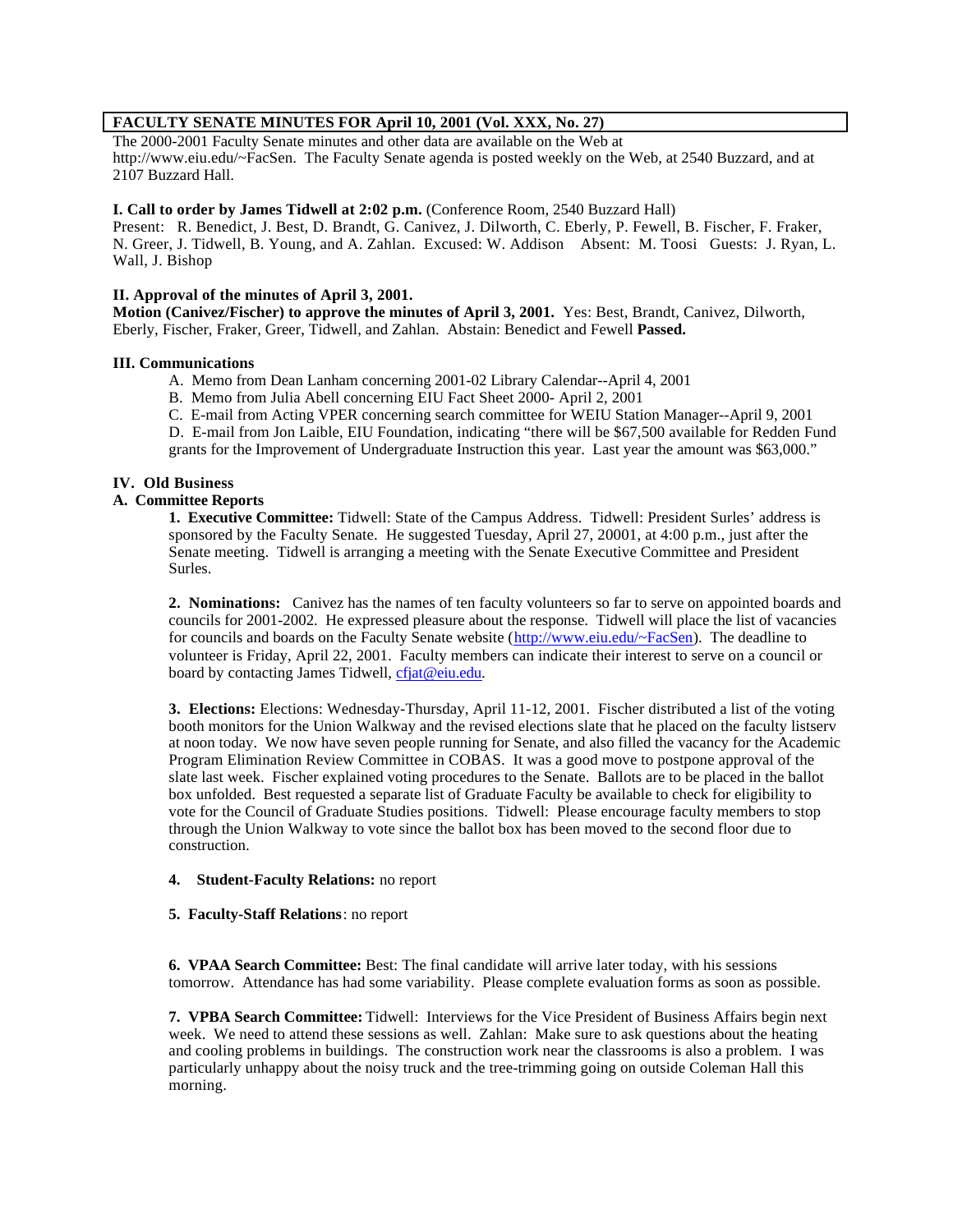**8. CAA Taskforce**-- French Fraker: The last meeting is scheduled for Friday. We have a copy available that I hope is a final draft of the report.

**9. Electronic Grade Book Committee**- French Fraker: No report

**10. Steering Committee for Technology Enhanced and Delivered Education:** Tidwell: We held another meeting today. We are still working through the issues, and discussed media services today. Tidwell did mention the Senate concern about the slowness of the deliberation process. Zahlan: What about the business of faculty members voting on the TEDE Committee? Tidwell: Yes, we are voting. Since we had already voted in the TEDE Grant situation, by past practice that is the way it has to be.

**11. Search Committee for Director of Greek Life**--Norman Greer: Candidates are on campus today, tomorrow, and next week.

**12. Search Committee for Director of Housing and Dining Services**--Charles Eberly. Candidates are on campus April 18, 19, 20, and 23. Eberly will send bios to Senators via campus mail.

**13. Ad Hoc Calendar Committee-**Mary Hogg. The committee has made recommendations that will be sent to the President's Council. They have suggested that fall commencement be moved to the Saturday after finals, among other modifications.

#### **14. Distinguished Faculty Award Committee**--Bill Addison.

a. Nominations deadline--4:30 p.m., Wednesday, April 11, 2001

b. Committee Members -- Bill Addison, Jean Dilworth, Gary Canivez (Faculty

Senate); Richard Keiter (President's Appointee); Bryan Dombrowski

(Undergraduate Student); Emily Sanders (Graduate Student); and Jeannie Walters (Alumni)

Tidwell was not aware of the nominations thus far submitted.

**15. Other Committees: Textbook Rental:** Fischer: The committee has made a number of policy changes that Fischer distributed in draft form to the Senate. If they are approved, faculty members can spend up to \$100 for textbooks for a graduate class. The committee will vote on the changes by the end of this semester. Tidwell: I will place this on the agenda for the next week.

**B. Achievement and Contribution Awards Selection Committee:** Tidwell: Senate has to submit two names to the Provost's office. Do we have any volunteers? The work is done in the fall. Benedict and Brandt volunteered to serve. **Motion: (Dilworth/Fischer) to approve Benedict and Brandt as the Faculty Senate nominees to the 2001 Achievement and Contribution Awards Committee.** Vote: Best, Brandt, Canivez, Dilworth, Eberly, Fewell, Fischer, Fraker, Greer, Tidwell, Young, Zahlan, and Benedict. **PASSED.**

**C. Reception for Retiring Faculty Members:** Tidwell: Mrs. Gorrell has not yet given me a response about spending money for gifts to the faculty. Fewell: What about a joint reception with UPI? Zahlan: It is going to be at Friends, is that an issue? Tidwell: I don't have a problem with that. I will talk with the UPI President. Now, what about the pen sets? Fewell: It is only right to acknowledge them with a small token of appreciation from the institution. Tidwell: I will continue to pursue that. The money has to come out of the President's office.

**D. Report on meeting of statewide Senate Chairs**--Fischer. I met with chairs from the public universities at Illinois State University, and 9 of 12 showed up. SIUC expressed interest but was unable to attend. Governors State and Chicago State were the only ones that did not show up. We worked on a memo presenting a unified viewpoint to the legislature. We decided that it was a good idea to have a central group for all the public universities called The Council of Illinois University Senates (CIUS). We discussed shared governance on campus. Most campuses that have been in turmoil do not have upper administrators there very long. The average President spends 3.2 years in Illinois, and is gone. The same is true for other upper administrators. There were a couple of exceptions. UIC has a University Advisory Board that meets with the Board of Trustees to provide input related to faculty thinking. ISU had a faculty hour during the board meeting. Best: An example of a poor practice is the chancellor search at the UIUC campus. Fischer: We decided that we need a mission statement for the group related to educating the IBHE and the board of Trustees on faculty issues in public institutions. Best: There is a council of faulty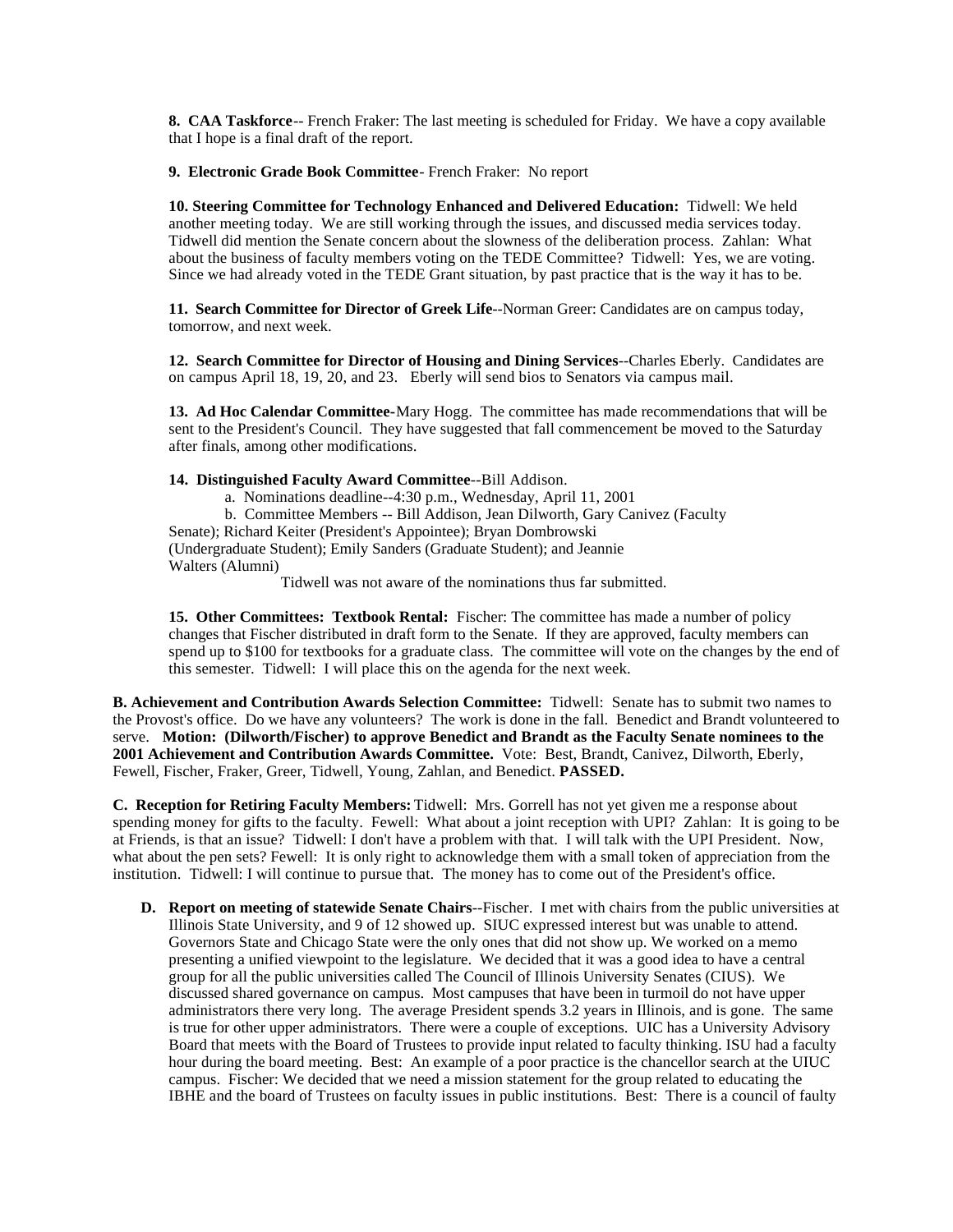people who meet once a year, what is that? Tidwell: That is the IBHE Faculty Advisory Committee. Fischer: Once we agree on an issue, we would present a two-fold approach to communication: to work on your campus and in the bigger picture within the legislature and other publics. They envision two meetings a year, with most of the work done by e-mail. There will be no chair. On most campuses, the Chair of Faculty Senate is voted upon by the whole campus, with terms of office of two to three years. Tidwell: We did have an office at one point, but gave it up because we did not use it. Fischer: Most of the work will be done by ad hoc committees, with one or two issues a year serving as focal points. The organization of Faculty Senates across the state varies widely. I think ISU really has the ball in their court. We will meet there all the time, and ISU will serve as the main office for the group. They are also willing to do the website, and it is totally backed by their President. He was an incredibly bright guy. He had some neat ideas. Zahlan: Were you not worried that this was overly sponsored by the ISU administration? Fischer: No, I did not. I think he saw it as a way for his Senate to be in the lead. They plan to formulate a position on an issue, then go to each Senate, and would like to see us endorse it at the campus level, then disseminate the document to IBHE, University boards, legislature, lobbying efforts, etc. They also will be working to build coalitions with other groups. This group (CIUS) will be meeting with all the Illinois University presidents early in the summer. Fraker: Where will the money come from to support this? Fischer: ISU is willing to do so. After lunch, we discussed issues that are important to people. Among the topics were money sent to private versus public universities, domestic partners, SURS, distance education, faculty being on the BOT, the IAI and still trying to make it seamless, lack of student preparation for college despite the State of Illinois' recent ratings, administrative hiring policies and evaluation of administrators. The two issues for the coming year are Faculty serving on Boards of Trustees, and Money to Private and Public universities. Two committees were put together and I volunteered Tidwell for one of them. It was a productive, well-run meeting. Fraker: Was there any discussion about making lobbying a more unified effort? Fischer: Yes, there was, but public universities are fighting each other for dollars. Best: Is this a step backward to a model like the former Board of Governors? Fewell: The faculty member on the board is a good idea. Fraker: If we can speak with a unified voice, there are many issues out there where we can do a lot of good, such as tuition breaks for members of faculty families. Fischer: They would like a formal endorsement of the formation of this group. **Motion: (Benedict/Fraker) to approve the inclusion of the EIU Senate in the Council of Illinois University Senates.** Vote: Brandt, Canivez, Dilworth, Eberly, Fewell, Fischer, Fraker, Greer, Tidwell, Young, Zahlan, Benedict, and Best**. Passed**.

Tidwell: What is the budget projection for this fiscal year? Wall: They are looking at it right now. Heating was higher. We should know at the next UPC meeting.

#### **V. New Business**

**A. Search Committee for WEIU Station Manager:** Tidwell: VPER Nilsen called yesterday to request a member. The plan is for this committee to do its work this summer. Do we have a Senate volunteer for a member, or should we place a call in the minutes?

Search Committee for WEIU Station Manager. Anyone interested in serving on the Search Committee should contact James Tidwell, cfjat@eiu.edu, and x7118.

**B. Conversation on Retention:** Eberly: What is Senate's response to what was discussed last Thursday? Fraker: I was pleased with how well attended it was. I'm not sure that it came to any focus, and I know that it did not come to any conclusions. Best: CAA will have a reaction, and the Enrollment Management Advisory Committee will have a response. As a faculty member, I am not so sure we have a retention problem any more. The issue that became clearer from the study was that I'm not sure the students would have come back from any school. We may not be looking at people who are that retainable. Until we get an answer to that question, then we can go forward. Canivez: The return rate from the study was so small that I don't know if one could trust the data from the study. Wall: We have a lot of Pre-majors such as pre-medicine, pre-law, etc., where the major is not here. Now we need to go further with focus groups, etc. Fraker: This is not a retention issue; it is a budget and planning issue. What can we rely upon and how can we plan for the budget? Wall: We need an appropriate number; what do we want to be, and we do not know. Fraker: A second thing is not to get caught in the student satisfaction trap. There ought to be a separate committee where the dissatisfaction of students can be taken and have an ear. I don't discount the issue, but there should be a place for students to go to respond to student concerns.